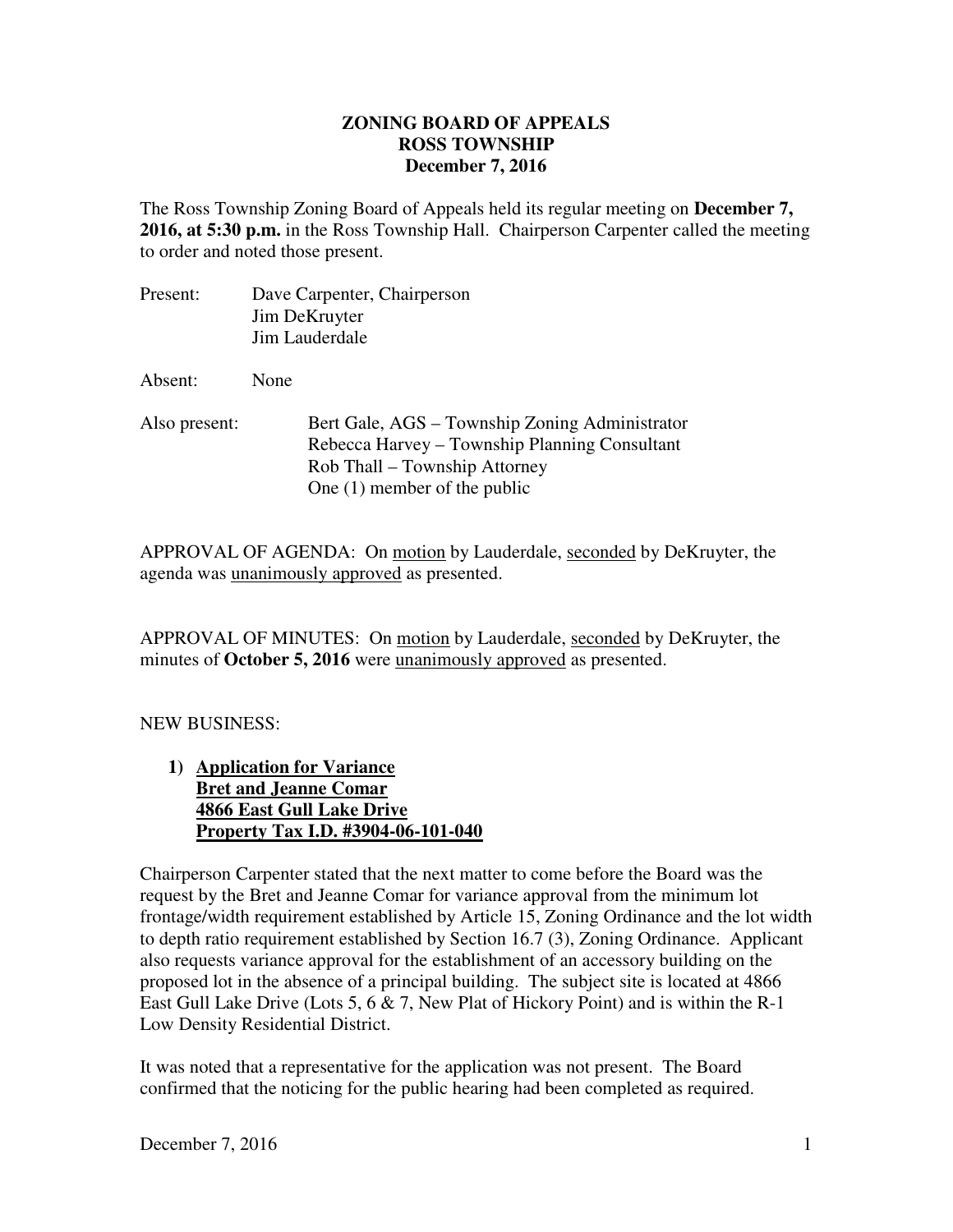Chairperson Carpenter attempted to contact the applicant by phone to advise of the scheduled public hearing. Following his attempts, the Board determined to proceed with the public hearing as noticed.

Gale (AGS) stated that 4866 East Gull Lake Drive consists of Lots 5, 6 & 7, New Plat of Hickory Point and exists as a single zoning lot (per Section 16.3, Zoning Ordinance). He noted that the existing house is primarily located on Lots 5 and 6 but that the existing driveway extends partially onto Lot 7. Gale explained that the applicant proposes to separate Lot 7 from the existing zoning lot and return it to its status as a separate building site. He stated that the individual platted lots do not meet the minimum lot frontage/width and lot width to depth ratio requirements and that the proposed separation of Lot 7 from the existing zoning lot (Lots 5, 6  $\&$  7) will require variance approval from the applicable dimensional requirements.

Township Attorney Thall confirmed that the desire to establish Lot 7 as a separate lot will require variance approval from the minimum lot width/frontage and lot width to depth ratio requirements applicable within the R-1 District. He advised, however, that the proposed separation will not require Township Board approval of a division of platted lot since the boundaries of Lot 7 are not proposed to be altered.

Gale then noted the 'green line' that extends along the shoreline of Gull Lake as reflected on the parcel map. He stated that said line represents the boundary line between Richland Township and Ross Township.

Board discussion ensued regarding the impact the location of the Township boundary line might have on the status of the subject property as a 'waterfront lot'. Township Attorney Thall referenced the definition of 'waterfront lot' set forth in Section 2.2 and advised that it would be appropriate to apply the waterfront lot dimensional requirements to the property as a whole.

In response to questions posed regarding the applicability of the minimum lot depth to width ratio requirement to platted lots, Township Attorney Thall referenced Section 16.7 and confirmed that the standard, as written, applies to both platted and unplatted property.

Gale explained that there is an existing 'beach house' located on Lot 7. In response to questions, Gale stated that there is no record of a building permit for the existing 'beach house' and setbacks are unknown so locational compliance cannot be confirmed. He advised that he is not aware of the intended use of the building but noted that it met the definition of 'accessory building' and was treated as same.

Township Attorney Thall stated that Section 18.4 establishes an accessory building on a vacant lot as special land use. He advised that any approval of a variance from the lot dimensional requirements to allow for the separation of Lot 7 from the existing zoning lot of Lots 5, 6  $\&$  7 should be conditioned upon removal of the of the 'beach house' or the grant of a special land use permit for an accessory building on a vacant lot.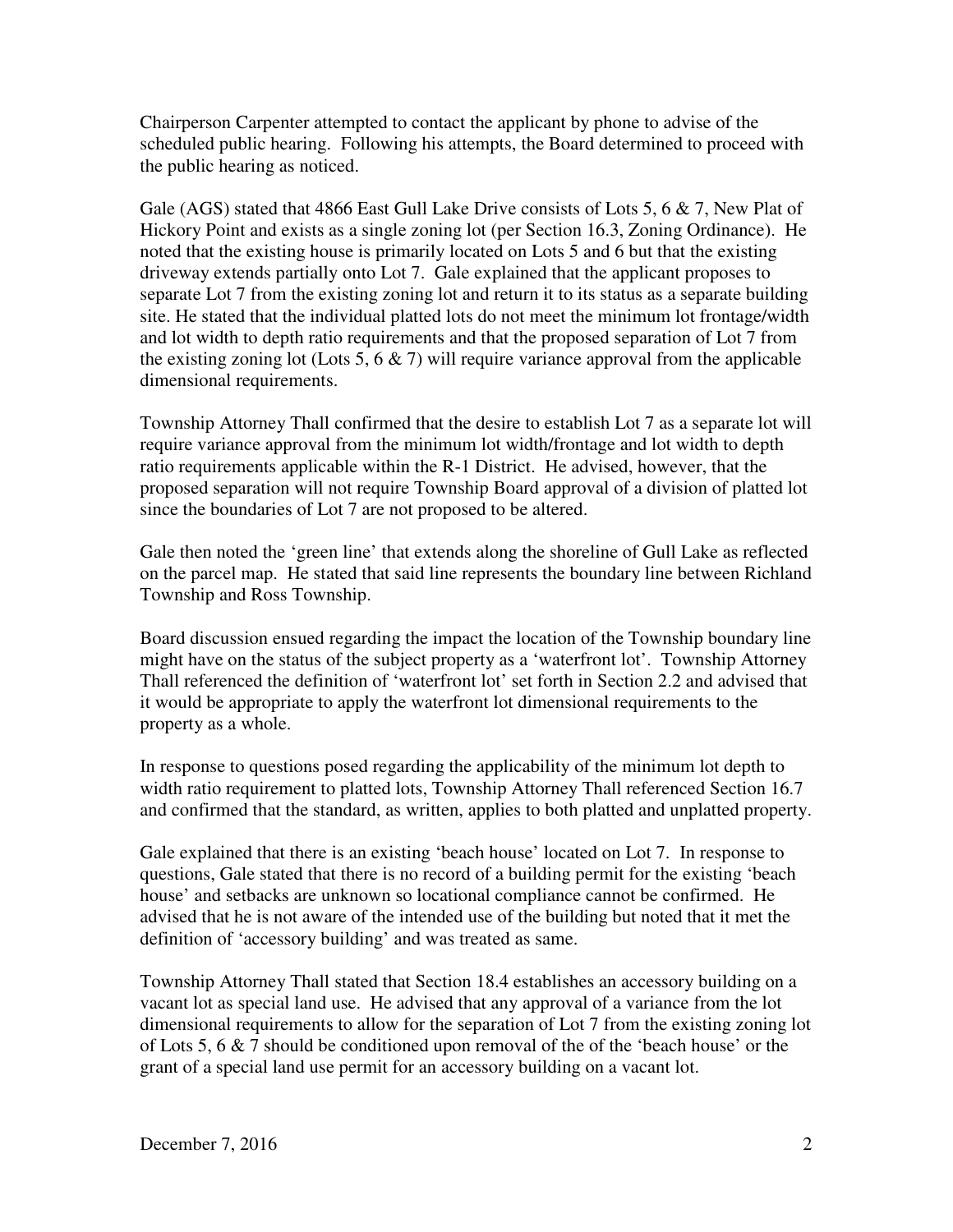Gale then noted that a portion of the driveway serving the zoning lot of Lots 5, 6 & 7 extends across Lot 7. DeKruyter added that a stone wall also extends across the frontage of all 3 lots. Township Attorney Thall stated that the Board can require that the portion of the existing driveway that extends onto Lot 7 be closed or an easement be provided as a condition of the dimensional variances. He added that the existing stone wall does not impact the requested variances.

Doug Smith, a neighboring property owner (Lot 8), expressed the following concerns with the proposed lot separation:

- this area of the lakefront is characterized by larger (combined) lots;
- establishment of Lot 7 as a stand-alone lot would be inconsistent with the surrounding pattern of development;
- the area represents a historic pattern of development and is occupied by older, historic homes;
- the proposed lot separation would negatively impact property values in the area;
- an approval would establish an unwelcome precedence for further land divisions in the area.

Smith then inquired if a grant of the requested dimensional variances that allows the existing 'beach house' to remain would authorize the construction of an additional and similarly situated accessory building on the site. Township Attorney Thall responded that a grant of the requested variances would only allow the applicant to seek special land use approval for the existing 'beach house' and would not constitute a blessing of future buildings within the required setback area.

Smith stated that the stone wall referenced in the discussion is 'historic' and that he advocates retention of the wall.

No further public comment was offered on the matter. The public comment portion of the public hearing was closed.

Chairperson Carpenter led the Board through a review of the variance criteria set forth in Section 23.8 A. The following findings were noted:

- #1 Residential use of the subject property is proposed to continue and is permitted within the R-1 District.
- $\#2$  Lots 5, 6 & 7 both exist and are currently usable as a lawful undivided 'zoning' lot'. A denial of the requested variances will not prevent reasonable use of the property. It was further recognized that the size of the existing 'zoning lot' is not unreasonable given the lot sizes and development pattern in the area.
- #3 In determining substantial justice, a review of the surrounding area was conducted. It was recognized that the resulting lot configuration would be